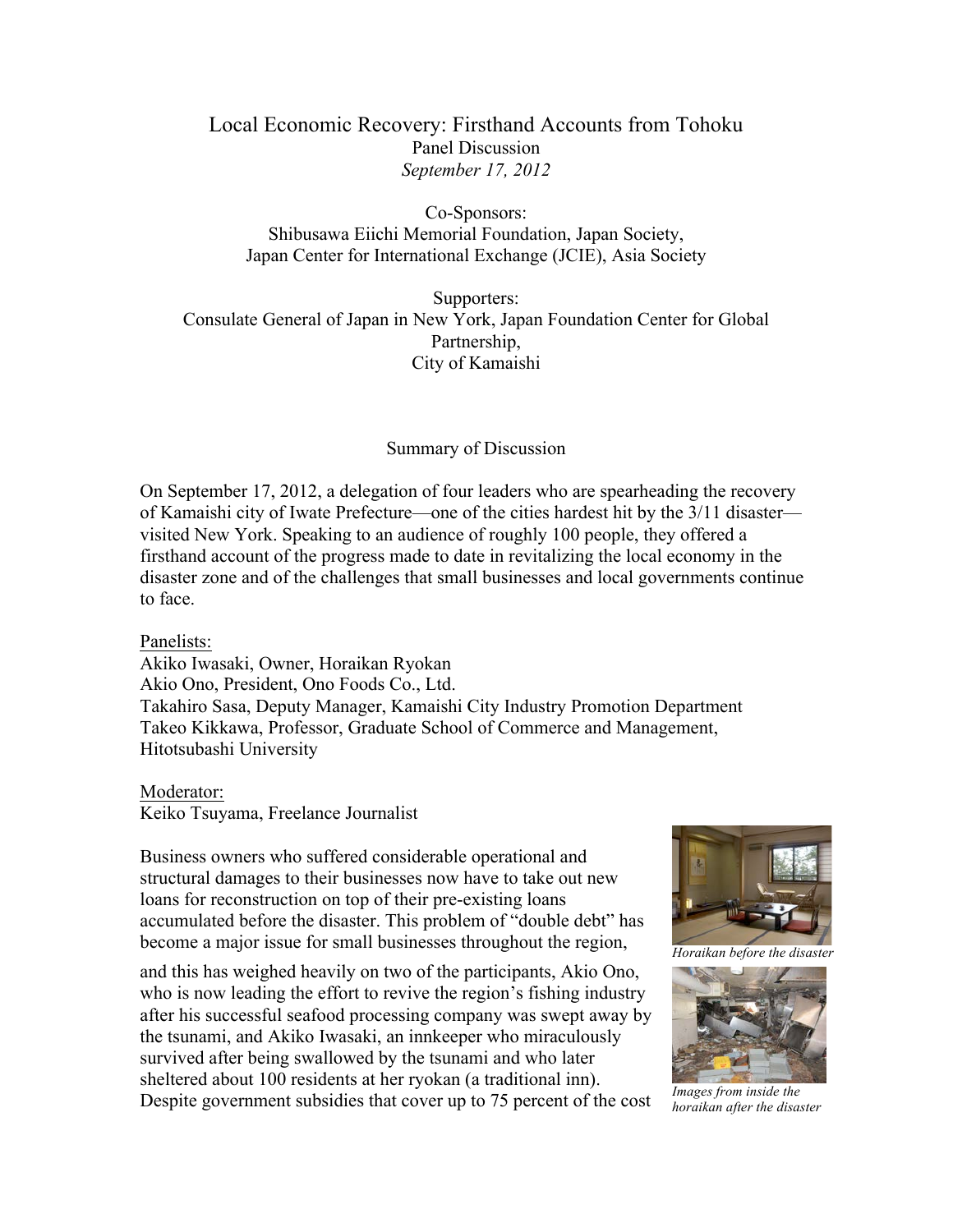of rebuilding facilities, the remaining 25 percent requires a new loan, and new loans are needed to replace raw materials as well.

Unfortunately, no measures have been taken to help businesses deal with the debt that they were already carrying before the disaster. For example, Ono had recently taken out a multimillion-dollar bank loan to expand his business by building a new processing plant outside of Kamaishi, but days after the opening

ceremony it was swept away by the tsunami. Ono noted, "Everything is gone, but the debt remains."



*Ono's seafood distribution center destroyed just 15 days after its grand opening*

Iwasaki, meanwhile, revealed that her accumulated loans amount to twice what they were prior to the disaster. Given that they are also facing higher commodity prices and decreased income, business owners are struggling financially to restore their businesses to full capacity, and many are deciding it is not worth their while to rebuild.

The local businesses are also struggling to rebuild their supply chains. According to Ono, 50 percent of the regional supply chain for the seafood processing industry has yet to recover. Prior to the disaster, 14,000 boats were actively in use in the Kamaishi region, but 97 percent were damaged or destroyed in the tsunami. Meanwhile, all 108 fishing ports around the prefecture were destroyed, and many are still being repaired. In addition, little progress has been made in the restoration of seafood processing facilities in the region. Of the 25 major facilities that previously operated in the Kamaishi/Otsuchi area, only 10 have resumed operations.

Along with the collapse of the supply chains, businesses have also suffered from the loss of a reliable customer base. Ono has found that demand for his products from private companies based outside the prefecture dwindled as the companies suspended their operations after the earthquake. With decreased demand from his main customers, Ono is now forced to look elsewhere for income and a new client base.

Kamaishi also faces the demographic reality that senior citizens represent a third of the city's population and the overall population is declining. To ensure long-term economic vitality, Kamaishi requires job-creating entrepreneurs and a willing workforce. However, Ono noted that as residents relocate away from the disaster zones and women disengage from the workforce to attend to their homes, the disaster has amplified the region's chronic labor shortage. Although some companies have managed to restore their damaged facilities, many are being prevented from restarting production because they cannot secure the necessary workforce.